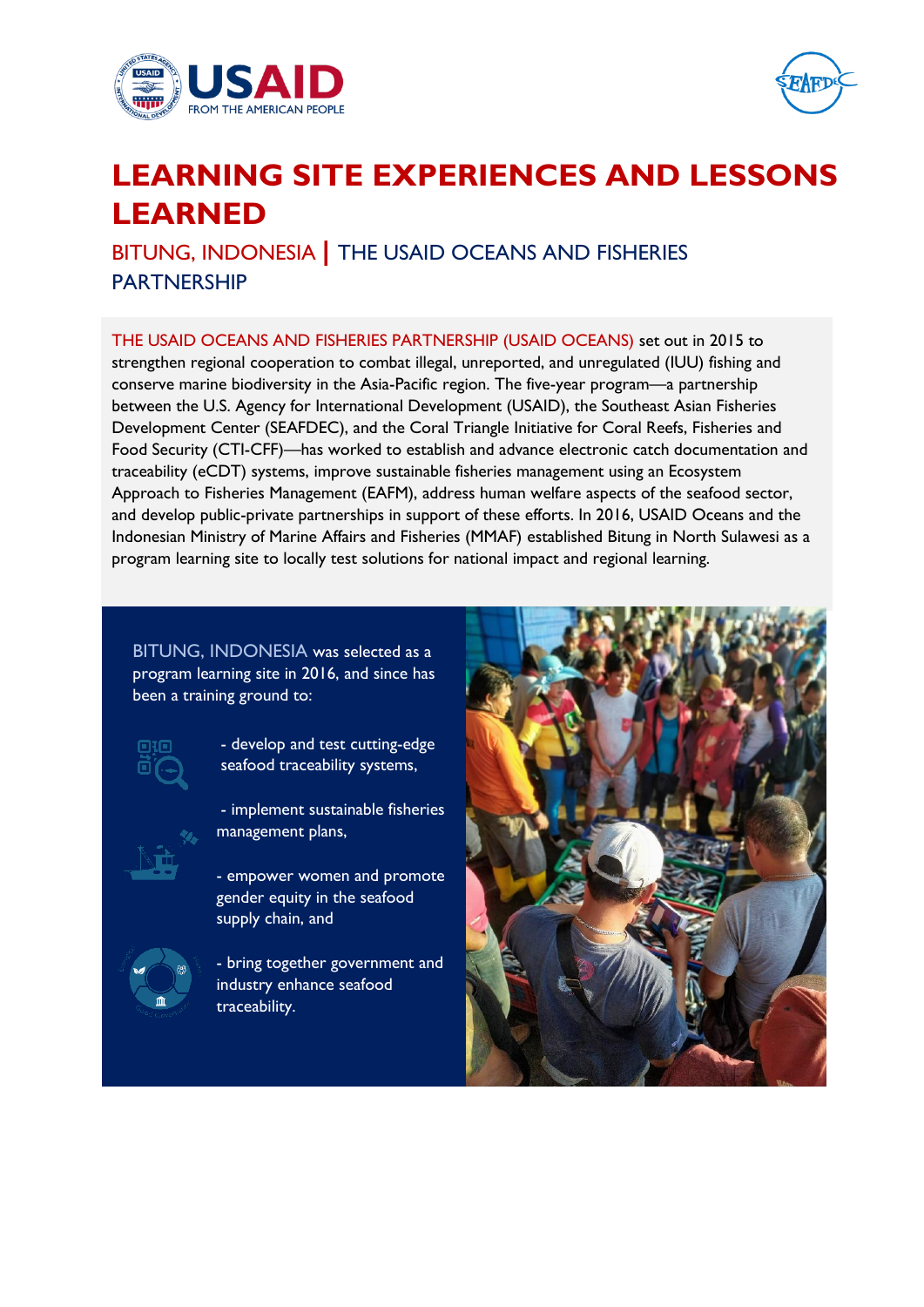# IMPACTS



**Figure 1. USAID Oceans overall project achievements** 

# COMBATING IUU FISHING IN INDONESIA

Bitung, Indonesia is situated at the point where National Fisheries Management Areas (WPP) 715 and 716 meet. The waters of the Sulu-Sulawesi Marine Ecoregion that surround Bitung are so globally significant that during the past two decades they have become a high priority for global conservation and sustainable development efforts.

Over 60 fish species are landed at Bitung Fishing Port, yet tuna comprise the majority of fish landed. Of the catch landed in Bitung in 2015, approximately 81% were tuna species. Globally, Indonesia is as the sixth largest tuna exporting country by value, and Bitung is one of the main tuna fishing ports and processing centers in the country.

From 2014 to 2015, total fish product landed at Bitung Oceanic Fishing port decreased from 122,704 ton to approximately 36,000 tons. The drop in landings is the result of regulations that aim to eliminate illegal and harmful fishing practices. IUU fishing practices and overfishing pose serious threats to the region's biodiversity and increase uncertainty regarding catch and fishing efforts and



stocks. This uncertainty results in difficulties formulating and implementing fisheries management plans. Foreign fishing vessels also operate WPP 716, increasing the difficulty of enforcing regulations requiring action on a regional and international level.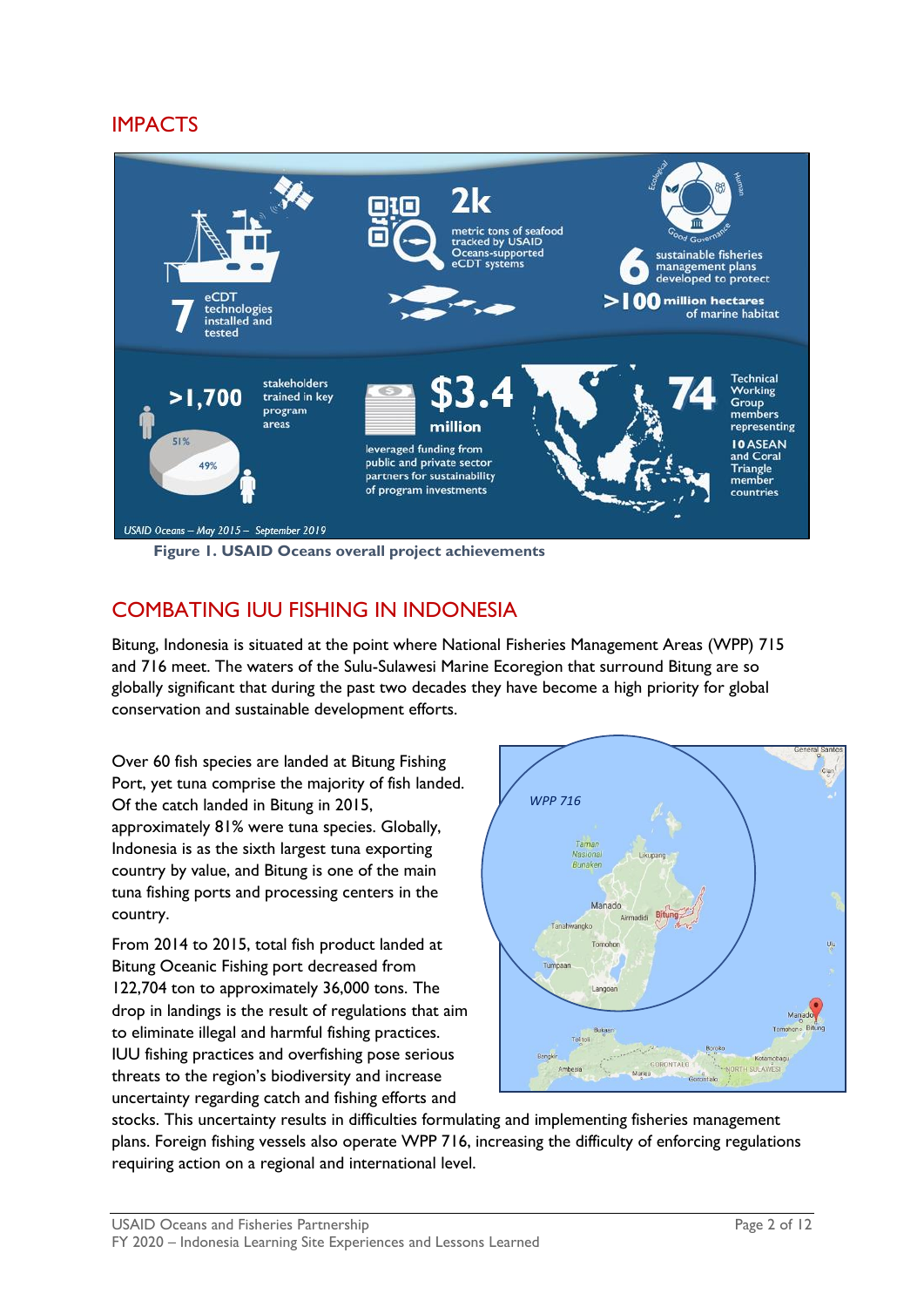USAID Oceans interventions in Bitung focused on three main intervention areas: 1) ensuring tuna vessels comply with fisheries laws and regulations, 2) enhancing fisheries management plans to sustain fishery resources and optimize socioeconomic benefits, and 3) increasing regional collaboration to establish coordinated efforts in fisheries management, regulatory design, and enforcement approaches.

When USAID Oceans was launched in 2015, catch documentation and traceability (CDT) systems in Bitung, Indonesia were exclusively paper-based. Thus, establishing eCDT systems for Bitung fisheries that could be scaled-up throughout Indonesia was an essential component of USAID Oceans' work in the learning site. In addition to being an industry standard and increasingly, a market requirement, eCDT systems are more effective for recording and tracking essential information at harvest and throughout the supply chain than paper-based systems. In turn, data from eCDT systems is an important resource for fisheries management decision-making.

# PROGRAM APPROACH AND IMPLEMENTATION PHASES

The USAID Oceans program approach and phases of implementation are grounded in three assumptions (Box 1). These assumptions focus on the benefits of adopting eCDT systems for fishers, the use of eCDT data to improve fisheries management, and the need for regional capacity and cooperation to expand and sustain CDT as a tool for implementing an ecosystem approach to fisheries management (EAFM).

USAID Oceans was implemented in **five phases** over five years (Figure 1). In its first two years, USAID Oceans focused on developing regional and national coordination mechanisms and partnerships **(Phase 1)** to take stock of ongoing efforts and gain a common understanding of assumptions on which the program's approach would be based. In **Phase 2,** USAID Oceans conducted research and analysis to explore

### **Box 1. USAID Oceans Program Assumptions**

**Assumption 1.** If the eCDT system is robust, meets stakeholders' needs, and provides an economic incentive to fishers through the increased demand for and value of traceable fishery products, then the system will be adopted by the private sector and supported by government agencies throughout the region.

**Assumption 2.** If fisheries managers use eCDT systems with other tools (including an ecosystem approach to fisheries management and promoting safe, legal, and equitable labor practices) to inform fisheries management plans and regulatory regimes, then local and national fisheries governance will be strengthened.

**Assumption 3.** If regional capacity and cooperation is built to support EAFM and CDT, then more institutions and countries in the region will endorse and sustain their use.

exciting eCDT technologies; identify key data requirements for fisheries management, human welfare, and gender equity; and assess the status of fisheries management systems in which these technologies would be embedded.

During **Phase 3,** USAID Oceans supported the design and implementation of eCDT technologies along the supply chain and engaged with local "First Movers" to test the technologies. System design and stakeholder engagement activities were conducted hand-in-hand with private and government partners. Starting with small-scale, site-based pilots that focused on a specific port, supply chain, and fishery was essential for designing a system that could meet the needs of and provide benefits to both private and government stakeholders. Prior to USAID Oceans, the Indonesian Ministry of Marine Affairs and Fisheries (MMAF) had existing plans to develop eCDT systems. In Phase 3, USAID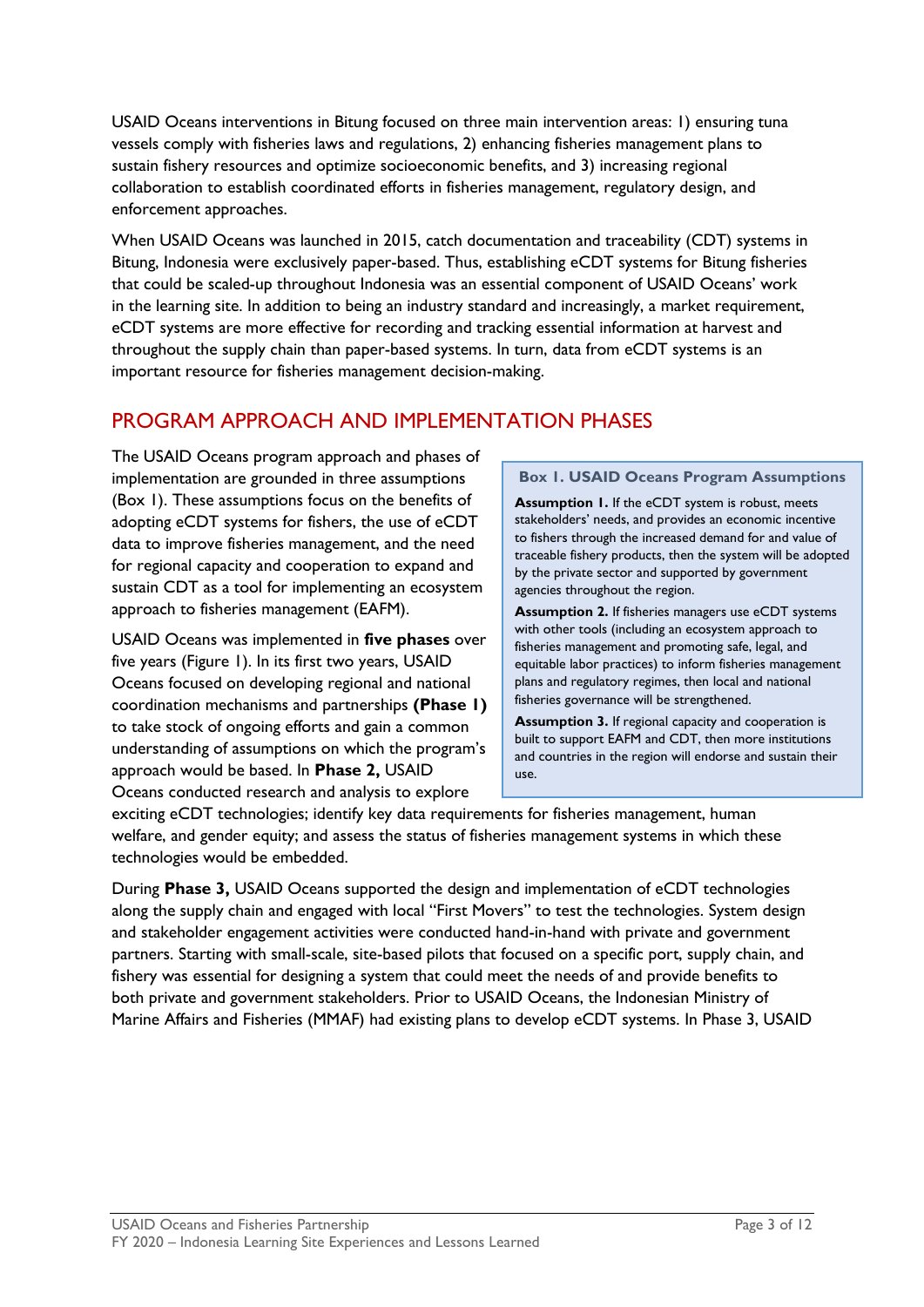Oceans was able to catalyze development and provide momentum through technical assistance, training, and providing equipment needed to bring existing plans to reality.

In last two years of the project, eCDT technologies were procured, tested, and evaluated in learning sites in partnership with local, national, and regional privateand public-sector partners **(Phase 4)**. In the final phase, **Phase 5,** USAID supported additional public-private partnerships to facilitate eCDT system scale up, assist technology providers to expand their user base, and introduce eCDT to new provinces beyond Bitung. Program partners played a

**Box 2. Government and Private Sector Technologies Supported by USAID Oceans**

- **eLogbook:** mobile catch documentation application designed by MMAF
- **STELINA:** MMAF's National Fish Traceability and Stock System; a downstream, government-hosted traceability system
- **Pointrek**: satellite-based catch documentation and vessel monitoring system with two-way communication, for medium- and large-scale vessels
- **Trafiz**: mobile application for small-scale buyers, brokers, and middlepersons to record seafood traceability data at the point of landing
- **TraceTales**: electronic production inventory system for seafood processors

leading role in scaling and expanding eCDT systems to other sites and countries in the region.

While the project used a phased approach, implementation and expansion of eCDT systems was not a strictly linear process. The process required returning to prior phases to build new partnerships, conduct additional research, and adjust implementation. In particular, the design and testing phases often required USAID Oceans to conducted additional research to fully understand issues or gaps that were identified in design and testing. Coordination, partnerships, and capacity building were cross-cutting activities that supported each phase of implementation.



EAFM - Ecosystem Approach to Fisheries Management eCDTS - Electronic Catch Documentation and Traceability Systems IUU - Illegal, Unreported, and Unregulated Fishing<br>HWGE - Human Welfare and Gender Equity

**Figure 2. USAID Oceans' phased implementation approach**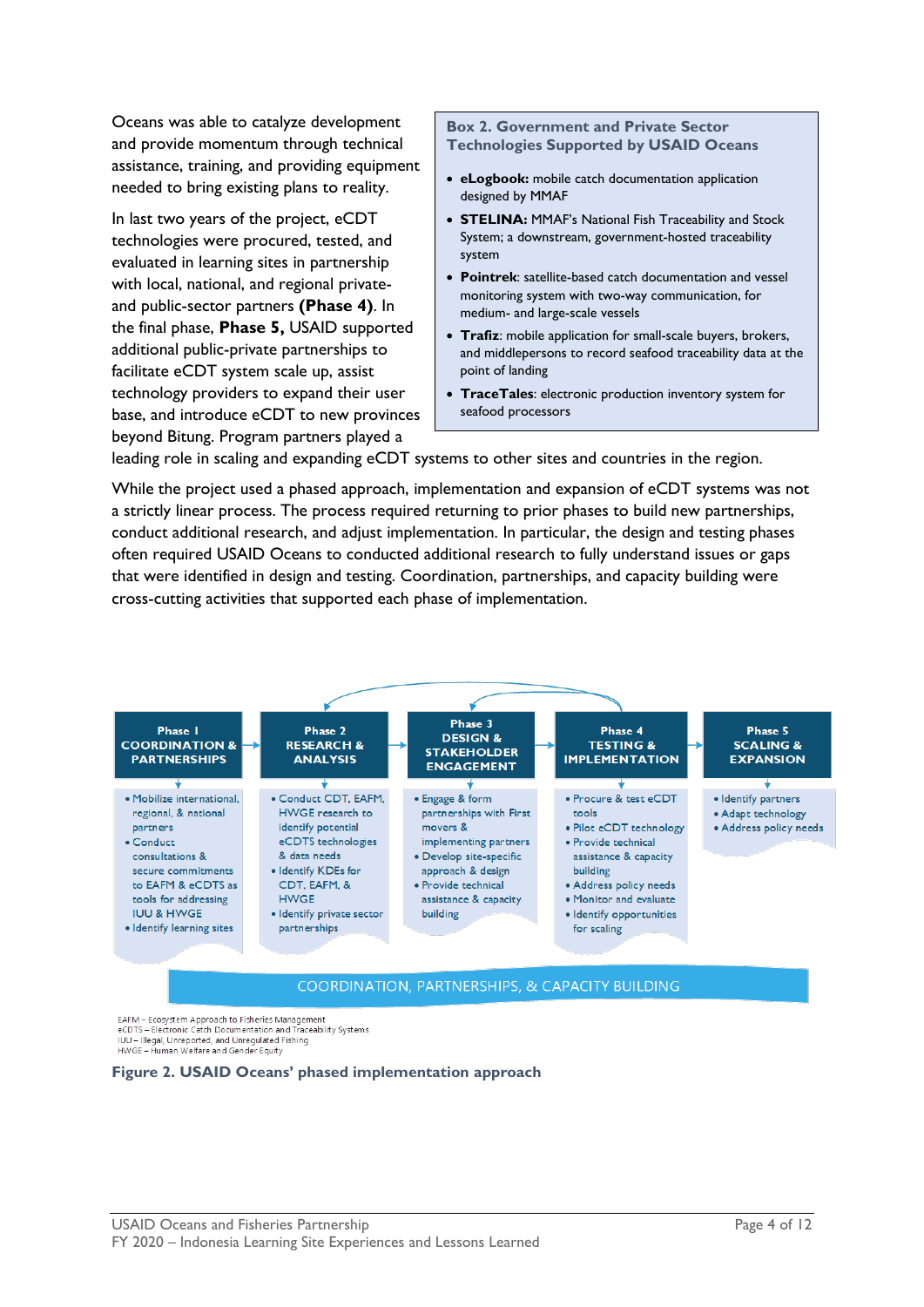# LESSONS LEARNED

## *Cross Cutting*

**While economic benefits of eCDT were important for fishing companies, other benefits emerged as equally important to stakeholders along the supply chain,** such as increased operational efficiency, two-way communication, maritime security, and safety at sea. Companies that worked at all nodes of the seafood supply chain—fishing, processing, and export—experienced benefits from advanced knowledge of their expected catch to inform staffing and processing. Processors were able to communicate with fishing vessels to get updates on fish catch, schedules, and resupply needs. The cost savings to business operations were an essential benefit as manual, paper-based documentation was replaced by electronic systems. In addition to the economic and management benefits for companies, small-scale fishers using eCDT technologies identified two-way communication and safety sea features as the main benefits to them and their families.

**eCDT data for fisheries management needs to be aligned with stock assessment methodologies and management needs.** The use of eCDT system data in stock assessment and fisheries management remains untested. If length-based stock assessments are used, the current eCDT system does not provide a data field for port validators or fish enumerators to capture the length of the fish caught; the current system only allows entry of either the number or weight of the catch. More testing, standardization, and quality control are needed to support the use of eCDT for fisheries science. Additional research and analysis and pilot studies are also needed to understand how data from the eCDT system can be used in fisheries management. Moreover, fisheries management plans must incorporate actions to promote gender equity and good labor practices. Many current plans do not include these elements despite clear increased awareness of and interest in these issues as a result of USAID Oceans training and capacity building efforts.

**Regional coordination is essential to national and site-level eCDT system design and implementation** as it supports identifying eCDT system needs and capacities that are regionally relevant, while locally customized, resulting in customized systems that work within regional and international landscapes. Under USAID Oceans, coordination among international and regional organizations and national government entities provided an understanding of existing systems, capabilities, and gaps and bolstered national and site-level activities with regional and international expertise. USAID Oceans and partners were able to establish a common understanding of the benefits of an eCDT systems at regional and national scales, which provided a foundation for communicating those benefits to partners and stakeholders. USAID Oceans established a regional technical advisory group as a platform to share ongoing efforts and issues and develop guidance and technical resources that support design and adoption of national and regional eCDT systems and to improve fisheries management beyond the life of the project. Consultations, meetings, and workshops conducted throughout the life of the project resulted in enduring relationships among partners, creating a support network that can be utilized after the program's close.

## *Phase One – Coordination and Partnerships*

**National and site-level technical working groups need to be established early and meet regularly** to address issues that emerge from eCDT system design and testing. In the Indonesia learning site, coordination between national and site-level stakeholders was limited. Regular information exchange among national- and site-level technical working groups would have better ensured that issues that arise throughout testing were clearly understood and addressed. The use of SMS applications, such as WhatsApp, can be particularly useful in communicating small issues as they emerge and sharing possible solutions. In addition, while USAID Oceans had a regional multi-sectoral project team, composed of a coordinator, technology expert, fisheries advisor, and communications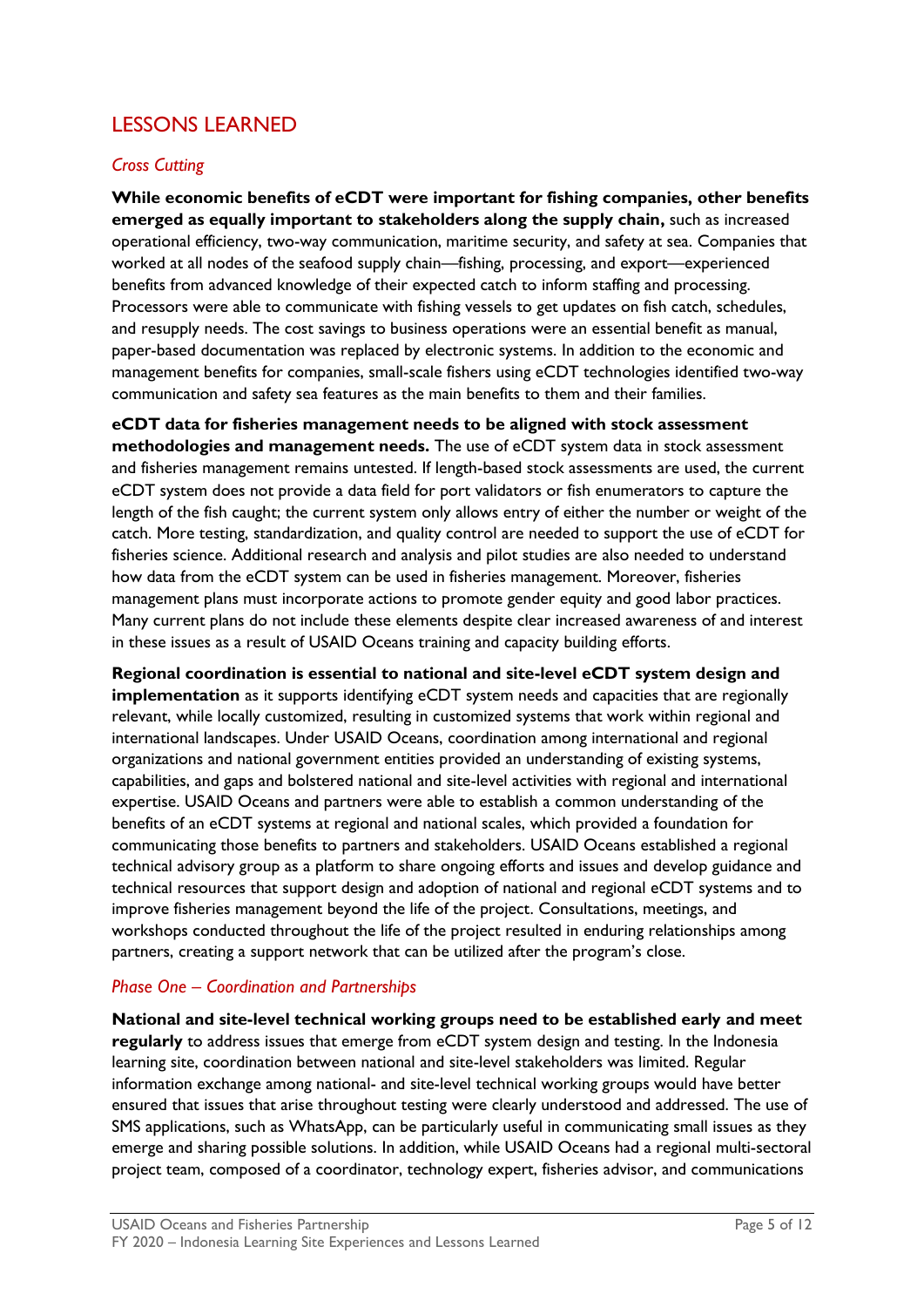specialist, a similar site-level team would be better able to identify and respond to issues that arise at all phases of the project.

**Public-private partnerships help build trust needed between government agencies and the fishing industry** to work toward a sustainable industry and sustainable fisheries management. Agreements between the government and fishing companies provide the foundation for coordination needed to design and test eCDT systems. Agreements on the roles and responsibilities of government and private sector entities should be clearly articulated, especially regarding data confidentiality, data access, and integration between privately owned and government systems. By working together to address eCDT system needs, USAID Oceans' government and private sector partners gained a greater appreciation of the challenges and opportunities to support both a sustainable industry and sustainable management of the fisheries. Public-private partnerships helped balance the government's need for data to support fisheries management with the industry's need for data for improved business management. Fishing associations played a vital role in these partnerships as they have an in-depth understanding of their members' needs and can assist in bringing them together when key decisions are needed.

## *Phase Two - Research and Analysis*

**Careful research and analysis are needed to identify the minimum data requirements that allow eCDT systems to serve multiple needs** (export, seafood safety, fisheries management, human welfare, and gender) without overburdening government and other stakeholders**.** USAID Oceans worked with large-, medium-, and small-scale fishers, buyers, processors, and exporters to understand how technology was currently being used to trace fish products and identify areas for improvement. Value chain analyses, rapid appraisals of fisheries management systems, gender analyses, and labor studies all contributed to eCDT system design and were used to identify opportunities to improve fisheries management and integrate gender equity and human welfare interventions. Through regional technical working group meetings and workshops with a broad range of stakeholders, issues and data needs related to fisheries management, human welfare, and gender were identified and integrated as key data elements (KDEs) captured in the eCDT system. These findings were shared through multisector stakeholder meetings and captured in seminal documents that were used to inform the design and implementation of eCDT systems.

**Fishing associations were instrumental in supporting research and analysis, identifying First Movers, facilitating partnerships, and supporting step-by-step implementation.** Fishing associations can serve as a one-stop-shop for identifying issues, needs, and capacity of their members. In USAID Oceans' work in Indonesia, the Indonesian Pole & Line and Handline Fisheries Association (AP2HI) played a vital role in the government-private sector partnership as they have an in-depth understanding of their members' needs and can assist in convening members when key decisions need to be made. These associations can assist in identifying First Movers and conducting a robust due diligence process that is essential for identifying issues before engaging with them.

## *Phase Three - Design and Stakeholder Engagement*

**A "one-size-fits-all" approach to eCDT system design is ineffective given the diverse points of entry to the supply chain** and the wide range of capabilities of the industry. USAID Oceans provided strategic support to catalyze design, testing, and capacity building of the national eCDT systems, eLogbook and STELINA, while supporting the development of other technologies such as Pointrek, Trafiz, and TraceTales that addressed private sector capabilities and needs. The ongoing challenge, which USAID Oceans and partners are currently working to address, is establishing interoperability between and streamlining private and government systems. While First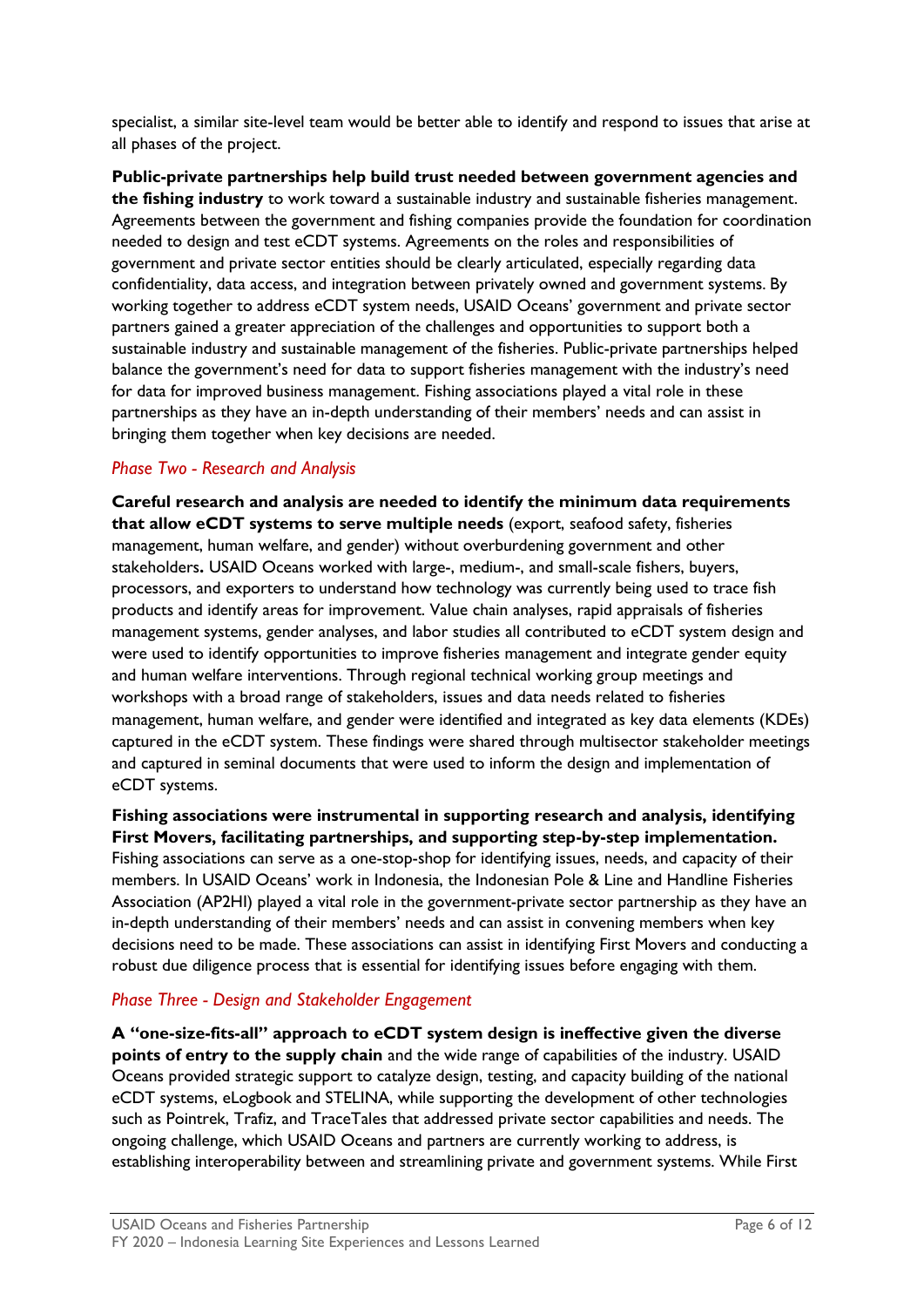Movers have adopted private sector eCDT technologies, some still must enter the same data into the government's eLogbook as the government is not yet accepting data from external eCDT tools.

**Collaboration between national and local government is to design an eCDT system that benefits provincial fisheries licensing and management.** Provincial governments, which issue licenses for small- and medium-scale fishers (vessels less than 30 GT), were not regularly engaged in the design of the eLogbook or STELINA. In Indonesia provincial governments must also submit a request to MMAF to access the data captured in the system. The Bitung Port Authority requires certain documentation, including data entered in the eLogbook, for vessels leaving and entering the port, which is then sent directly to MMAF in Jakarta. Local academic institutions, such as Sam Ratulangi University, are interested in analyzing data captured in eCDT systems and supporting the provincial fisheries management efforts but access to the data must be made in writing to MMAF. Removing barriers to accessing data is challenging due to data protection and ownership concerns. However, removing these barriers and increasing data transparency and sharing among national and local as well as government and non-government entities would improve fisheries licensing processes and enable eCDT data to be used to inform fisheries management practice.

## *Phase Four – Testing and Implementation*

**First Movers play a key role in demonstrating technologies and communicating benefits to other stakeholders.** USAID Oceans provided training, technical assistance, and equipment for First Movers testing both government and private technologies. In turn, First Movers were critical to piloting eCDT technologies and systems and providing honest feedback and solutions for improvement. For example, feedback from First Mover partners testing Pointrek showed that data entry by a vessel captain required a cultural shift, additional training, and periodic data validation to insure quality control; and that integration of Pointrek data with the MMAF's eLogbook is still needed to eliminate the double data entry. Moreover, before the pilots began, tangible benefits could not be easily defined and demonstrated early on to stakeholders. Once First Movers could test the system, these benefits became evident. For example, partners testing TraceTales revealed that the technology requires fewer staff, provides data on market values, and increases buyers' confidence in the product. First Movers testing early versions of STELINA indicated that the technology will save time, improve data accuracy, and support documentation required for export once the system is electronic and linked to the eLogbook.

**Testing is a critical phase requiring time and frequent interaction with stakeholders to reveal and resolve with technology and data capture, accessibility, and use.** Both large and small problems will emerge through testing. Regular contact with First Movers is essential not only for identifying and addressing these problems but for minimizing frustration on the part of the user. Close communication with large-scale fishers revealed that long periods of time at sea without real time data transfer hinders an iterative testing process. USAID Oceans also learned that technology designed for and tested by small-scale fishers must consider literacy limitations and systemic problems in the supply chain, such as the role of middle buyers and brokers who finance small-scale fisher to purchase supplies before going to sea. Concerns over data confidentiality was another key issue identified during testing, particularly for data entered into the MMAF eLogbook and STELINA, which belongs to the national government. First Movers wanted to know what protocols the government had in place to protect their data.

## *Phase Five – Scaling and Expansion*

**Small pilots provide tangible benefits that can support eCDT system scaling.** Stakeholder understanding and appreciation of the benefits and viability of eCDT has vastly improved since the start of USAID Oceans. Small pilots conducted under the program provided tangible benefits that can be socialized beyond the learning site. USAID Oceans' national partners are now considering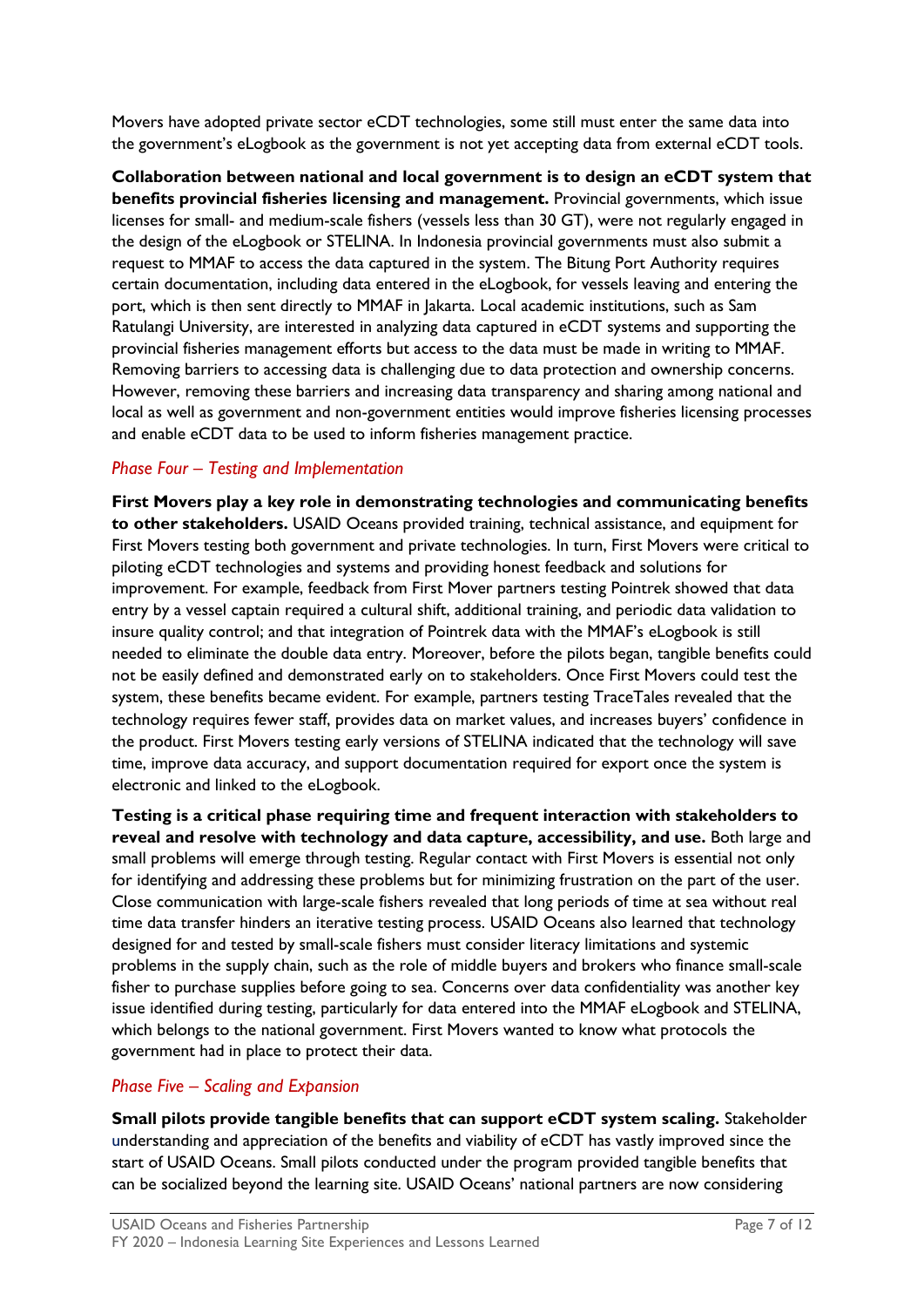national rollout of program-supported eCDT systems. Additionally, USAID Oceans partner, MDPI, is expanding implementation of TraceTales to multiple Indonesia-based processing plants beyond the Bitung learning site. Fishing associations are instrumental in advocating for adoption of new technology and should use First Movers to communicate to their members. Local partners supporting small-scale pilots also play a leading role in scaling and expanding eCDT systems to other sites and countries in the region. A thorough review and evaluation of the eCDT systems being adopted in the learning site should be completed to resolve outstanding issues such as system integration and data confidentiality before expanding to new areas.

**Building capacity among women is vital despite limitations to women's participation**. While USAID Oceans' interventions, trainings, and events were open to women, their participation, particularly in trainings and technology development, was often limited due to cultural norms. For example, in some instances, women may not be allowed to attend a training unless accompanied by a trusted male leader. These limitations must be considered and adjusted to when planning activities. Because USAID Oceans recognized social, familial, and economic limitations women face during research and planning stages, the program was able to conduct capacity building activities for partners and stakeholders to help them incorporate gender considerations in their work. These types of focused gender activities are necessary to identify ways increase women's participation in and benefit from program activities.

# RECOMMENDATIONS AND NEXT STEPS

**Continued technology development and scaling.** While over 400 vessels are now using eLogbook in Bitung, use of the system is far from universal. As vessels less than 30GT are licensed by the provincial government, MMAF and the Province of Manado should develop a joint plan to expand eLogbook adoption to all fishers in the province. MMAF can support to the LGU by sharing data and building capacity to analyze and use the data to manage vessels licensed by the provincial government. In addition, MMAF would benefit from continued partnerships with nongovernmental organizations such as MDPI and AP2HI to support ongoing eCDT system development and expansion.

In addition to being scaled geographically, eCDT technologies have the potential to be scaled beyond the tuna industry. USAID Oceans partners are encouraged to explore opportunities to introduce these technologies to enhance traceability and sustainable management practices for additional species (e.g., sharks and rays), gear types, etc. as well as for freshwater fisheries throughout Indonesia and the region.

**Integration and interoperability.** As new eCDT systems, technologies, and needs continue to emerge, it would help for Indonesia to develop a *Technology Evaluation and Integration Protocol*. This protocol would include criteria for the review, evaluation, and integration of emerging technologies. A multisector eCDT technical advisory group, chaired by the MMAF with members from nongovernmental organizations, fishing associations, and private sector, should meet regularly (e.g., semi-annually) to review the status of eCDT system implementation, identify and address issues as they arise, and stay current on eCDT technologies. This advisory group would be able to leverage USAID Oceans' work fostering public-private sector collaboration to address IUU fishing and improve fisheries management.

**Fisheries science and management.** The use of eCDT data for fisheries management in Indonesia remains untested. MMAF should engage scientists and managers from government and academe to explore ways eCDT data can be used for stock assessments, including length-based stock assessments. It would be valuable at this early stage of eLogbook rollout to make sure that data collected will support these assessments. Moreover, a data sharing agreement is needed between MMAF, the Provincial Fisheries Management Office, and local academic institutions such as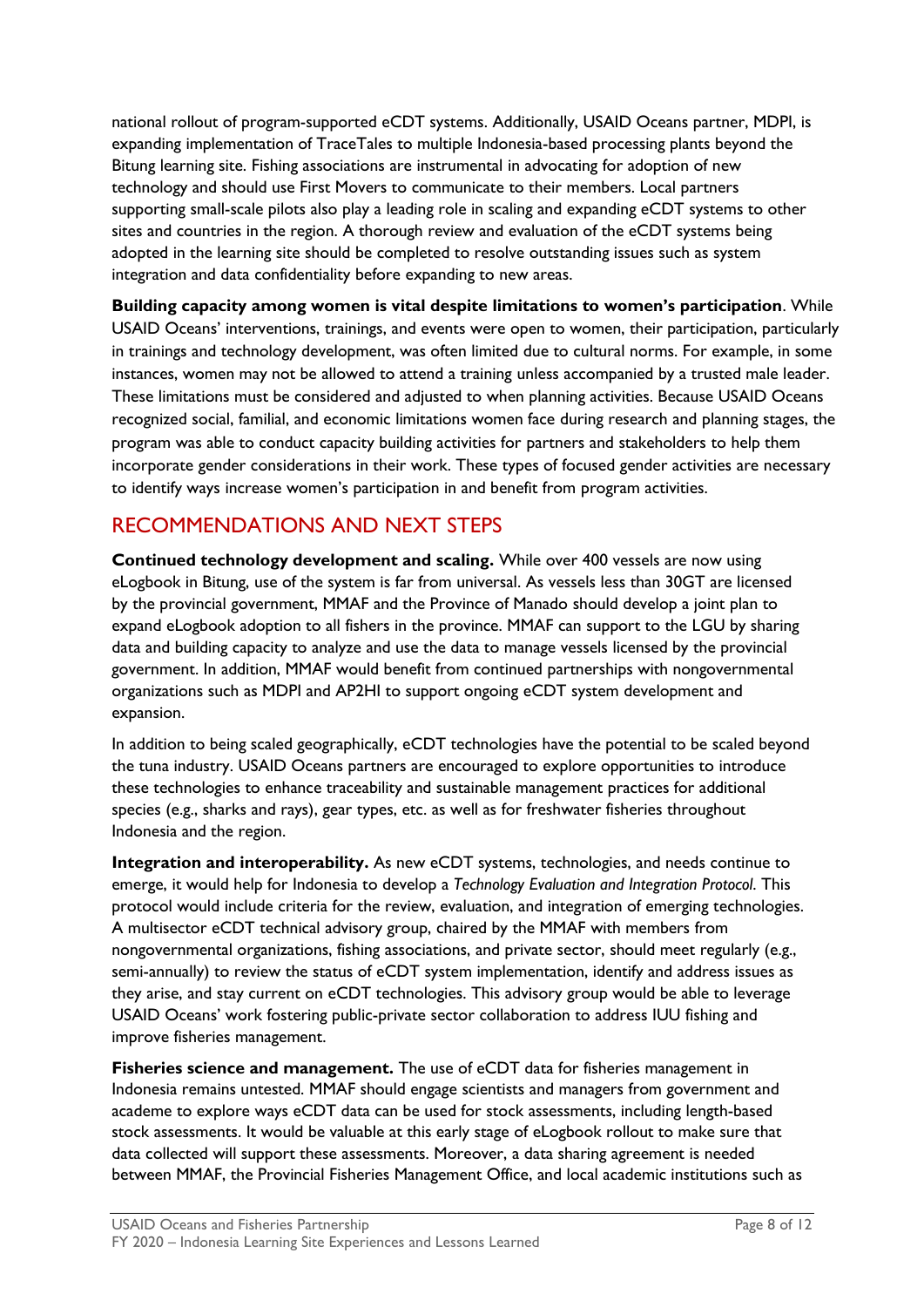Universitas Sam Ratulangi to support use of eCDT data for fisheries management. Future programs should provide more training and capacity building at the provincial level to support the use of these data for fisheries science and management.

**Policies and Regulations.** While MMAF policies require use of eCDT systems for all vessels greater than 30 GT, vessels less than 30 GT are managed at the provincial level. Because of this decentralized management structure for smaller vessels, additional policy efforts should focus on increasing participation from and building the capacity of provincial governments to adopt eCDT systems and regulations, including developing supporting management and financing systems.

**Gender Equity.** Building capacity among women is vital, particularly given current cultural limitations to women's participation in capacity building activities. Understanding social, familial, and economic limitations women face and building the capacity of partners and stakeholders to incorporate gender considerations in their work is necessary to ensure women benefit from program interventions. Legal instruments to promote gender equity and women's empowerment in fisheries management, developed with USAID Oceans' support, are in various stages of development and submission to relevant authorities (local, national, regional). Further guidance and monitoring and evaluation are needed to ensure that these legal instruments are properly implemented and that gender equity is a standard consideration in fisheries management.

USAID Oceans has taken strides in developing eCDT systems, improving sustainable fisheries management, advancing human welfare and gender equity in the fishing industry, and establishing essential public-private sector partnerships in Bitung and throughout Indonesia. But there is still work to be done. The program looks to regional and site-level partners to carry USAID Oceans' initiatives into the future and to continue to advance eCDT and EAFM efforts in Southeast Asia beyond the life of the project.

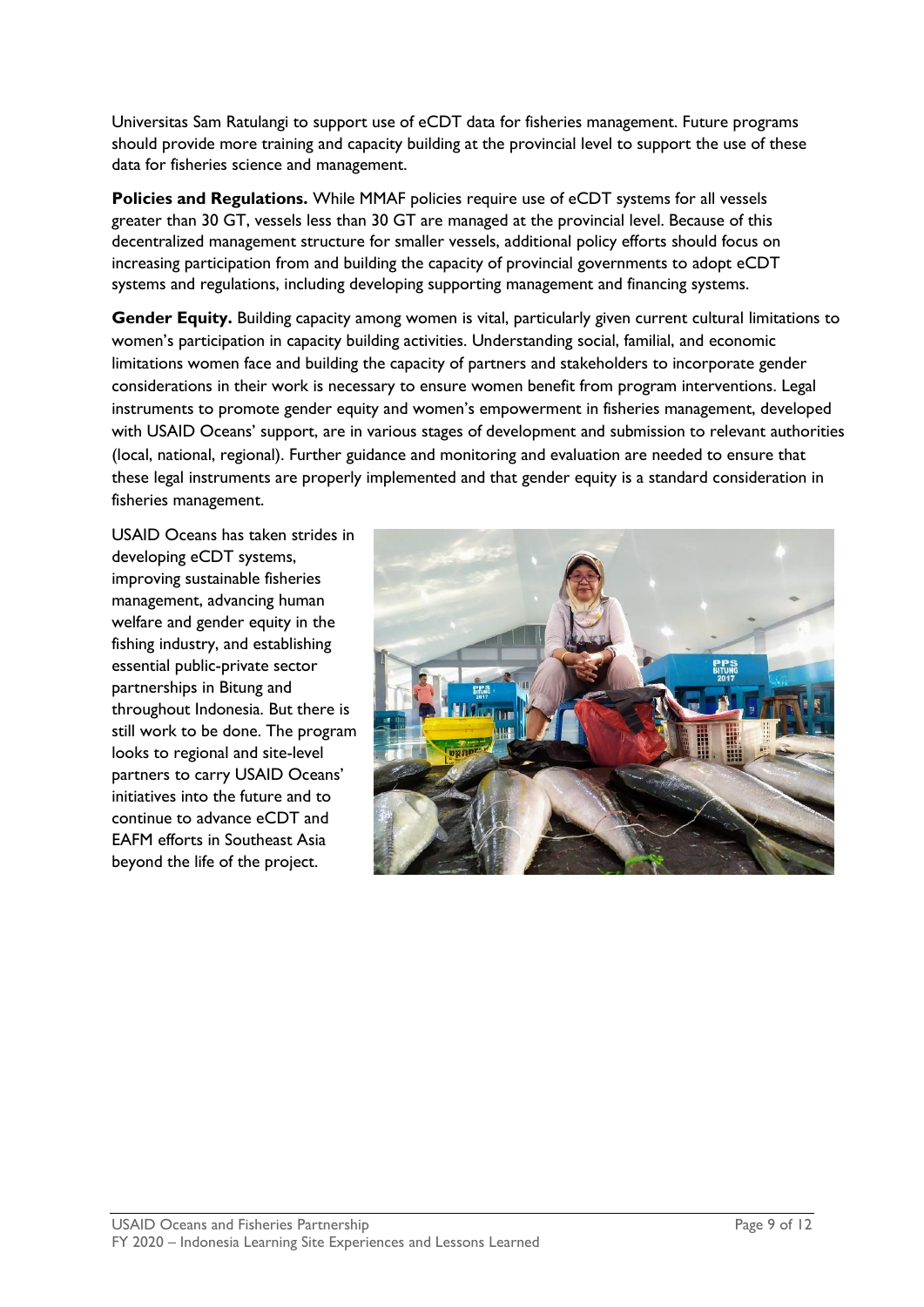# USAID OCEANS REGIONAL, NATIONAL, AND LOCAL PARTNERS

#### **International and Regional Partners**

Southeast Asia Fisheries Development Center (SEAFDEC)

Coral Triangle Initiative on Coral Reefs, Fisheries, and Food Security (CTI-CFF)

Global Food Traceability Center (GFTC)

Seafood Watch

Future of Fish

International Pole and Line Federation (IPNLF)

United States Agency for International Development (USAID)

US Department of the Interior (DOI)

**NOAA** 

### **Government**

Ministry of Marine Affairs and Fisheries (MMAF)

Bitung Port Authority, MMAF

Bitung Fish Quarantine, MMAF

Provincial Government Fisheries Management **Office** 

#### **Local Non-Governmental Partners**

Indonesian Pole & Line and Handline Fisheries Association (AP2HI)

Yayasan Masyarakat dan Perikanan Indonesia (MDPI)

UNSRAT

**Private Sector First Movers** Marine Change Nutrindo BOGI Anova SIG-Asia Selected fish buyers

### **Technology Partners**

PT Sisfo Altermyth MDPI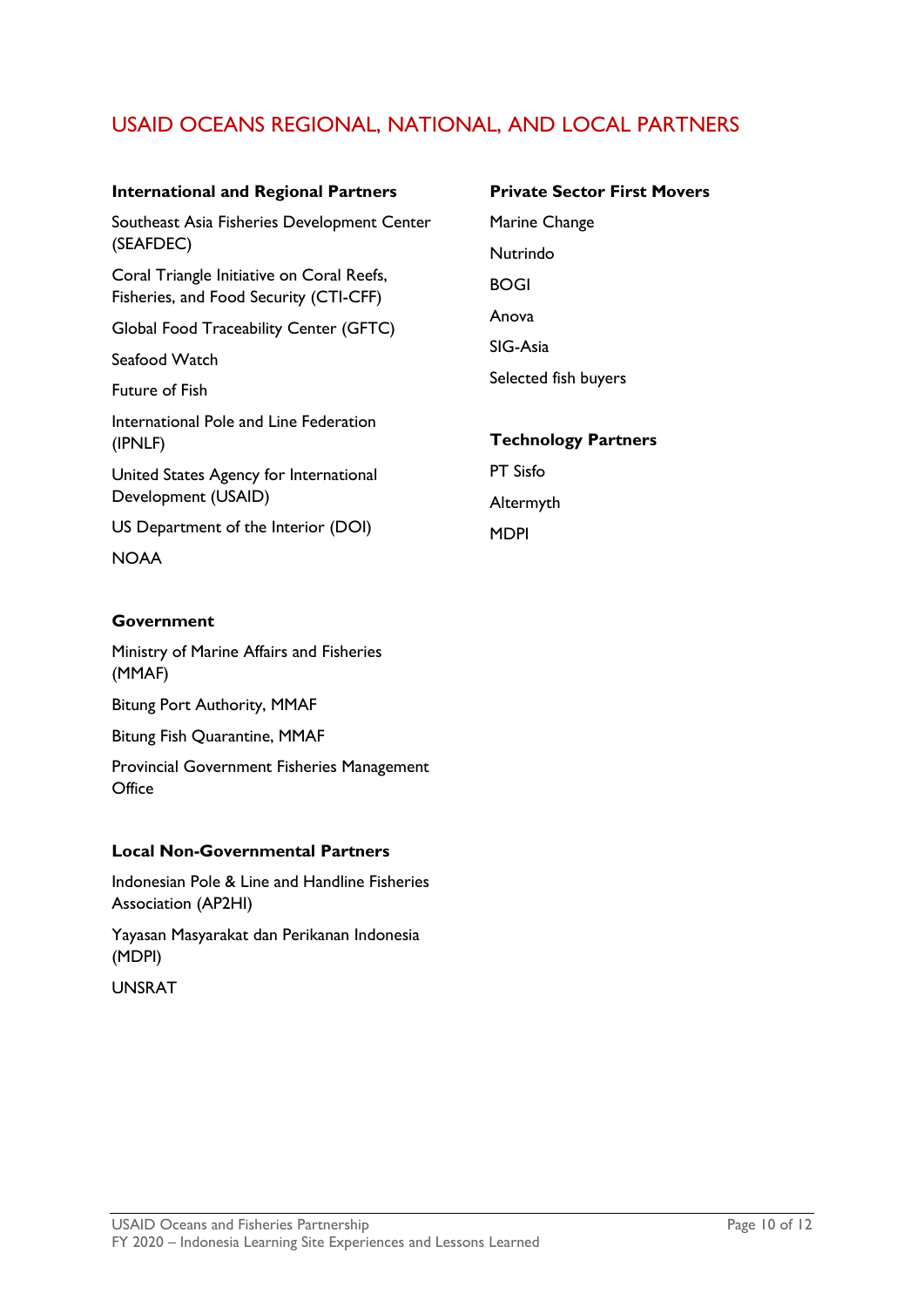# AVAILABLE RESOURCES

Explore USAID Oceans' training, technology, and research tools, which provide guidance for implementing fisheries development solutions that support sustainable fisheries, consider new technological advancements, and enhance the human aspects of fisheries. Key resources, available in multiple languages, are listed below. To view and download USAID Oceans full set of resources, visit <http://bit.ly/OceansResources>

## *Project Overview Materials*

**Program Overview Video –** Learn how USAID Oceans and its supported technology solutions are working to strengthen regional cooperation to combat IUU fishing, promote sustainable fisheries, and conserve marine biodiversity in the Asia-Pacific region. This video provides an overview of what eCDT technology is and the benefits it can bring to a range of partners—from local fishers to international consumers. [bit.ly/Oceansoverview](http://bit.ly/Oceansoverview)

**Fisheries Catch Documentation and Traceability in Southeast Asia primers –** "CDT 101" provides a conceptual overview of USAID Oceans' approach to eCDT, exploring Southeast Asia's fisheries, technology, and partner landscape. "CDT 201" provides a deeper, more technical look at the program's technical approach and outlines specifications used for system design, testing, and implementation. [bit.ly/cdtprimers](http://www.bit.ly/cdtprimers)

**Data Requirements for Catch Documentation and Traceability in Southeast Asia –** This guide presents a framework for critical tracking events (CTEs) and key data elements (KDEs) recommended to be captured using eCDT systems, including those recommended for enhanced human welfare. It includes a glossary of terms, definitions, and intended uses of all relevant and required KDEs within a traceable, wild-caught seafood supply chain. [bit.ly/oceanskdeguide](http://www.bit.ly/oceanskdeguide)

**Technology Solutions for Electronic Catch Documentation and Traceability booklet** – This booklet provides an overview of USAID Oceans-developed and supported technology tools for electronic catch documentation and traceability. These tools establish connectivity in remote and atsea areas, provide a mechanism for data collection and transmission through the entire supply chain, and provide value-added user benefits, such as communication, safety, and business tools. <http://bit.ly/eCDTbooklet>

**Gender training videos** – Video 1 introduces viewers to the important role that women play in the seafood supply chain—from preparing boats for sea to managing seafood sales. Video II provides a more in-depth look at gender research, including the importance of conducting gender research to inform fisheries management and important tools for conducting this research. These videos are developed to be used in trainings for fisheries managers at all levels as well as program implementors working in fisheries*. [LINKS FORTHCOMING]*

**Learning site posters –** Download USAID Oceans' series of posters that communicate key behaviors and practices needed for sustainable fisheries. The four posters cover illegal, unreported, and unregulated (IUU) fishing; safe and fare workplaces; catch documentation and traceability; and catch handling. Available in multiple languages.<http://bit.ly/siteposters>